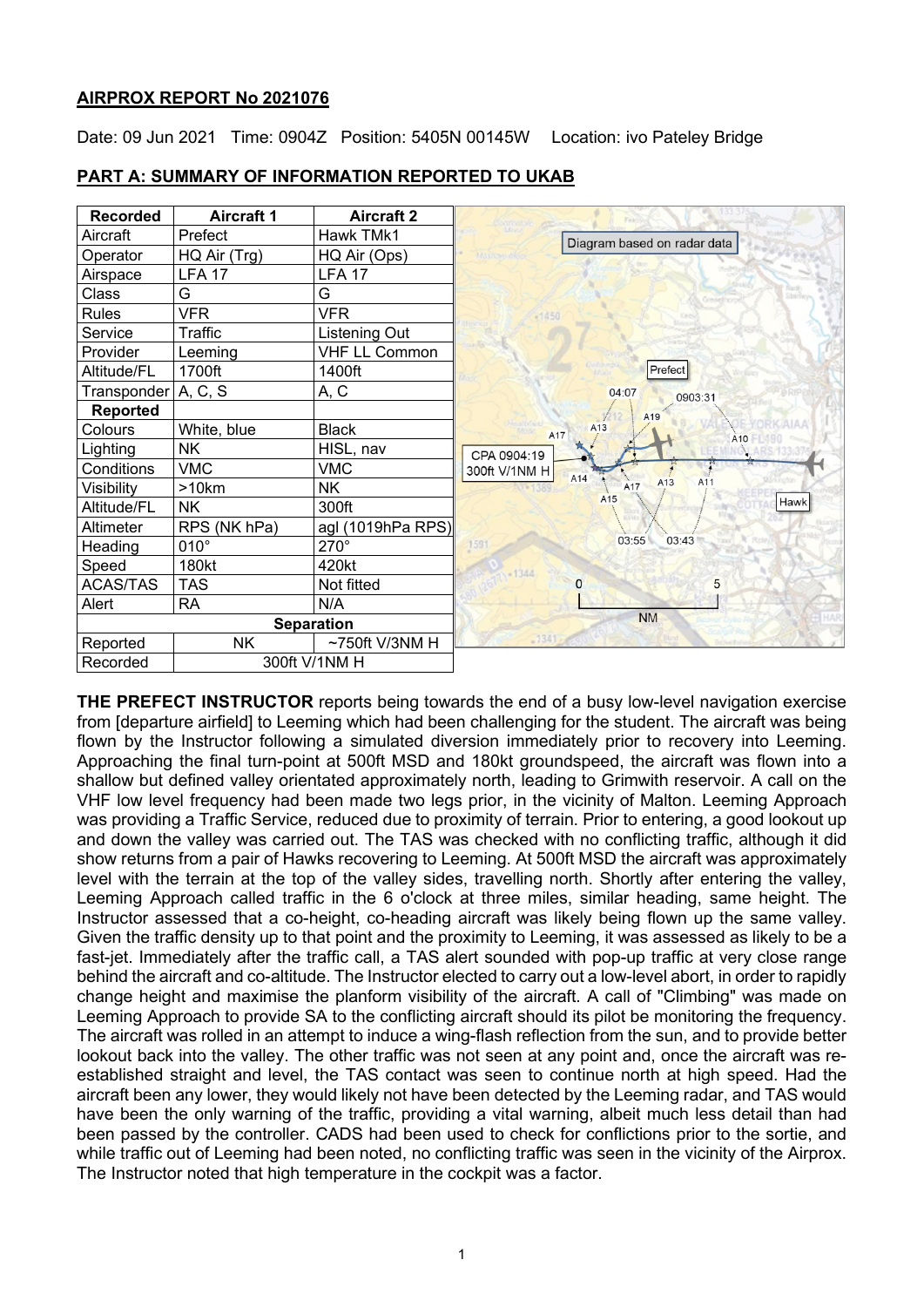The pilot assessed the risk of collision as 'High'.

**THE HAWK PILOT** reports having planned a low-level training and circuit flying sortie for the morning of 9 Jun 21. Low-level was booked and a CADS route input with no conflictions evident at the outbrief in the area of the reported Airprox. The pilot took off 5min later than planned. The initial portion of the route was flown in LFA 11 and two position reports were made on the VHF LL Common Frequency. Approaching the boundary of LFA 17, the Hawk pilot called "[C/S], single Hawk, south of Topcliffe heading west at low level towards Grimwith reservoir." They did not hear the Prefect's position report near Malton but suspected they were only just airborne at the time and working Leeming Approach. Approaching Pateley Bridge, heading west, they saw a single Prefect heading north, up Gouthwaite reservoir some 3NM away. Shortly after seeing the Prefect they observed a wings level climb and that an estimated lateral separation of 2-3NM was maintained, increasing rapidly due to headings diverging by 90°. They did not consider that there was any risk of collision and carried on with the rest of the sortie. Of interest, whilst reviewing the CADS bookings to ensure that they had not missed a confliction, it was noticed that Prefect traffic was due in the area about 20min later than the time of the reported Airprox.

The pilot assessed the risk of collision as 'Low'.

**THE LEEMING APPROACH CONTROLLER** reports providing a Traffic Service to the Prefect. The aircraft was booked into Leeming but was carrying out a navigation exercise prior to recovery. The aircraft was General Handling approximately 15 miles to the southwest of Leeming when the incident happened. The controller's attention was solely on this aircraft with no others on frequency. Pop-up traffic appeared on the radar screen, displayed in SSR only, moving rapidly towards the Prefect. They believe the traffic was called as "traffic 6 o'clock, 2 miles, similar heading indicating 300ft below". The Prefect's Mode C was indicating 014 and the conflictor's Mode C was indicating 011, as far as they recalled. The controller felt that the Prefect had detected the conflictor on TAS, because the pilot replied with, "yes we are in the climb". The Prefect climbed and turned to the north to resolve the confliction.

The controller perceived the severity of the incident as 'High'.

**THE LEEMING SUPERVISOR** did not submit a report.

# **Factual Background**

The weather at Leeds/Bradford Airport was recorded as follows:

METAR EGNM 090920Z 22010KT CAVOK 20/05 Q1019= METAR EGNM 090850Z 21007KT 180V240 CAVOK 19/07 Q1019

#### **Analysis and Investigation**

#### **Military ATM**

An Airprox occurred on 9 Jun 21, 15NM west of Leeming between a Prefect and a Hawk. The Prefect was in receipt of a Traffic Service from Leeming Approach and the Hawk was not in receipt of a Radar Service.

The Prefect was towards the end of a low-level navigation exercise and was being flown by the instructor at the time of the incident. They reported that they were in receipt of a Traffic Service operating at low level in a shallow valley and although a call on the VHF low level frequency had been made it was done so two legs prior. Prior to entering the valley, a good visual check was conducted and TAS showed no conflicting traffic. Traffic Information was passed by ATC which was followed with a TAS alert showing pop-up traffic at very close range and co-altitude. The Prefect conducted a low-level abort to change height and maximise the visibility of the aircraft, informing ATC they were "climbing". Although monitored on TAS the Hawk was never visually acquired by the Prefect and separation was unknown.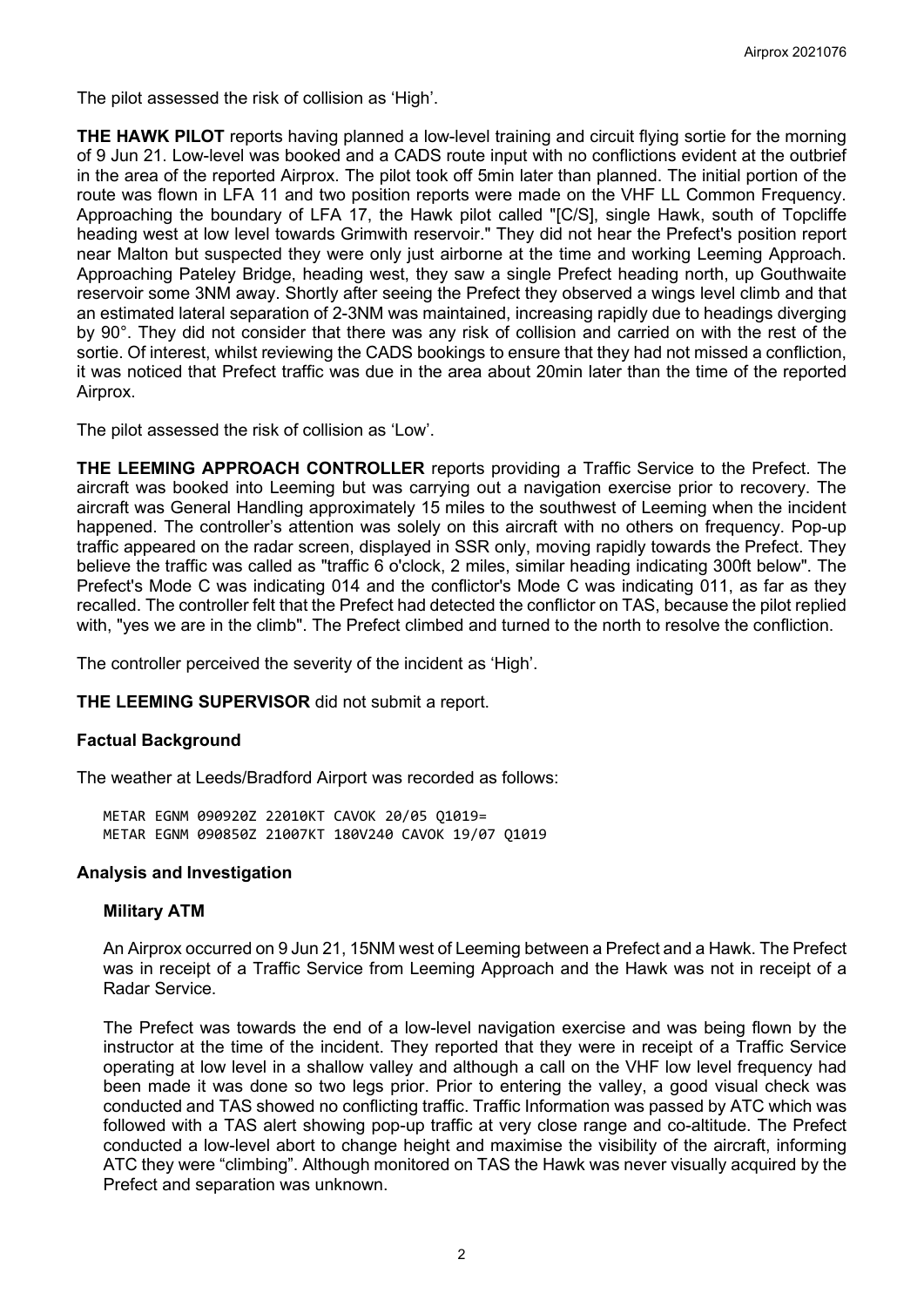The Hawk was conducting the low-level portion of their planned sortie and was not in receipt of an ATS. They reported that their low level was booked, a CADS route had been input and at the time of their out brief there were no conflictions evident. A broadcast was made when approaching the Low Flying Area and reported that they did not hear the Prefects position report ivo Malton. They observed the Prefect around 3NM and witnessed them climb and they did not consider there to be any risk of collision. Separation was reported at 3NM and 500 – 1000ft.

The Leeming Approach Controller was providing a Traffic Service to the Prefect which was the only aircraft on frequency. They reported that pop-up traffic appeared on the screen displaying in SSR only moving rapidly towards the Prefect. Traffic Information was passed, and the controller believed that the Prefect had received a TAS alert.

Figures 1 – 4 show the positions of the Prefect and the Hawk at relevant times during the Airprox. The screen shots are taken from a replay using NATS Radars, which are not utilised by Leeming and therefore may not be entirely representative of the picture available to the Leeming Controller.



Figure 1: Prefect (0412) and Hawk (7001) at 0902:00. Separation is 10.2NM and 600ft.



Figure 2: Traffic Information passed to the Prefect.

The Leeming Approach Controller passed Traffic Information to the Prefect as "*traffic six o'clock, two miles, similar heading, similar level"*. Separation decreased to 2.4NM and 100ft.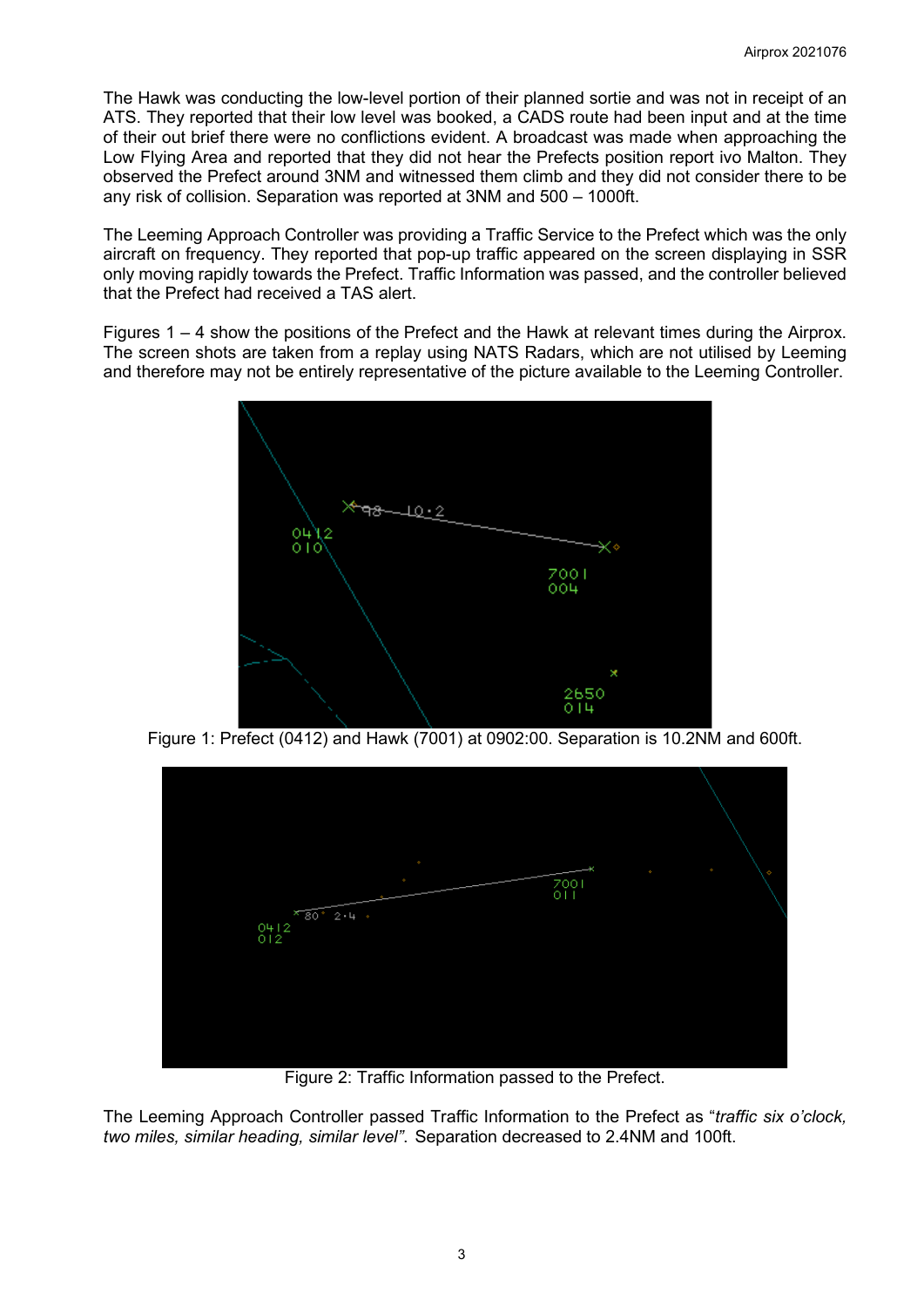

Figure 3: Prefect reports that they are climbing.

Eight seconds after the Prefect is passed Traffic Information, they report that they are climbing. Separation decreased to 1.6NM and 100ft.



Figure 4: CPA was measured at 1.1NM and 200ft.

The unit investigation found that the Prefect got airborne earlier than planned but did not update CADS and did not re-run the sorties to check for new conflictors. This could have potentially prevented the two aircraft being in the area at the same time. The Leeming Approach controller's traffic levels were low and although the Hawk was seen for over two minutes on the NATS radar prior to Traffic Information being passed, this may not be representative of what was seen by the controller. Traffic Information, in combination with a TAS alert, enabled the Prefect to take action to increase separation from the Hawk.

# **UKAB Secretariat**

The Prefect and Hawk pilots shared an equal responsibility for collision avoidance and not to operate in such proximity to other aircraft as to create a collision hazard $^{\rm 1}$  $^{\rm 1}$  $^{\rm 1}$ . Separation at CPA was measured as 1NM on the NATS Ltd radar replay available to UKAB.

<span id="page-3-0"></span><sup>1</sup> MAA RA 2307 paragraphs 1 and 2.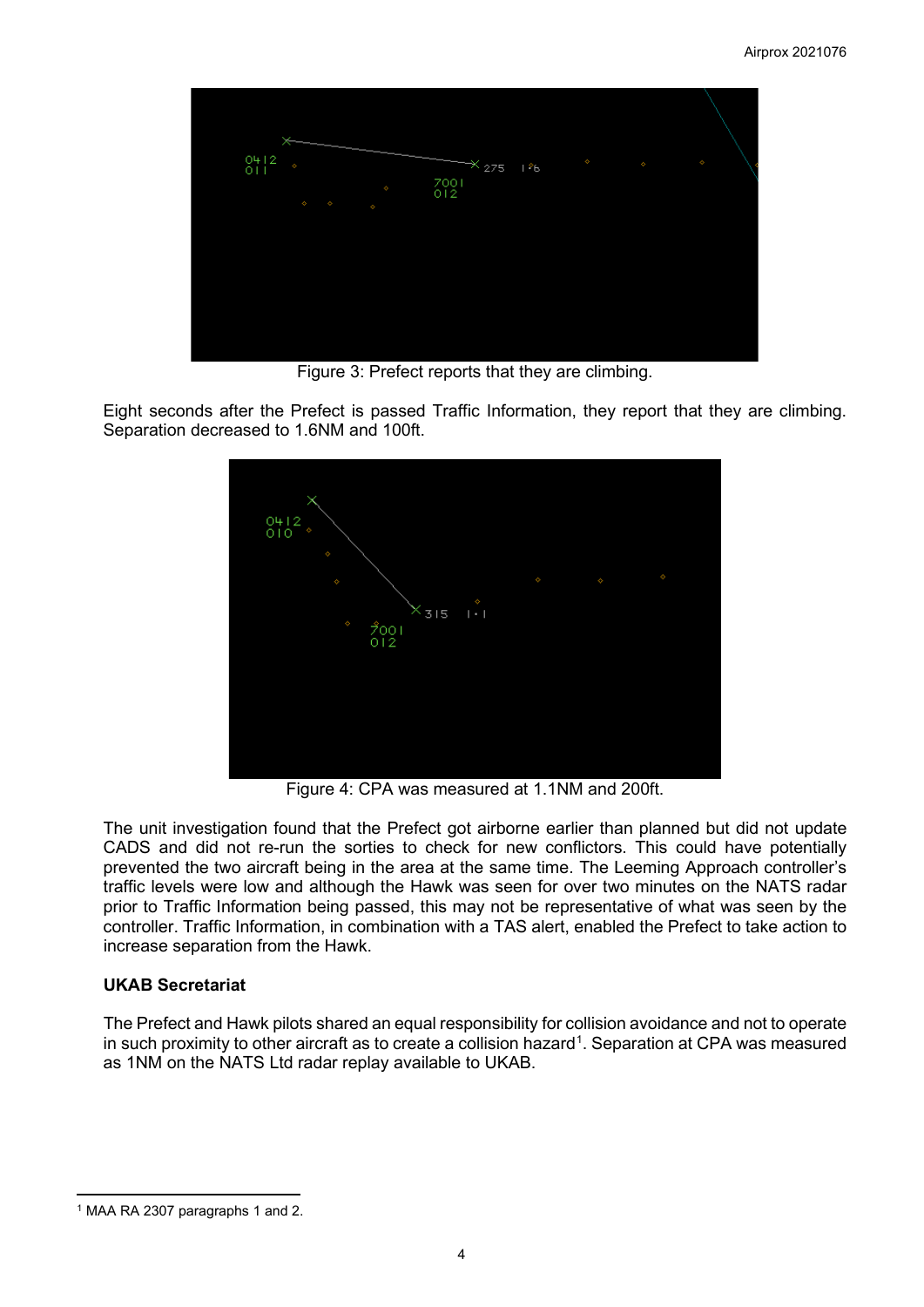# **Comments**

# **HQ Air Command**

This Airprox was subject to a very detailed Local Investigation, making one recommendation to help address some supervisory concerns that came to light from it. Although, the risk of collision was low, owing to the fact the Hawk was visual with the Prefect throughout, the actions of the Prefect QFI were entirely appropriate. Without knowing that the Hawk was visual, the QFI was right not to assume anything and to manoeuvre out of any conflict in addition to increasing the profile to help visual acquisition. The 'see and avoid' barrier worked from the Hawk perspective. For the Prefect, the barriers of having an Air Traffic Service and a Traffic Alert System also worked, all be it, late. However, neither crews heard anything on the VHF Low Level Common frequency, caused by either terrain or not being on frequency when calls were made. But both crews use of the frequency was correct and should be encouraged with military and civil flying alike.

The other barrier that was weakened was CADS. This is a great situational awareness tool during the planning stages but is largely historical in nature and relies on crews or supervisors to keep it up to date. The investigation found that the Prefect got airborne 20 minutes earlier than planned with CADS never being updated. This would explain why the Hawks route wasn't visible, vice versa with the Prefect. The DDH comments state: 'I note the 'good practice' advice in the UK Low Flying Handbook which suggests that supervisors/authorisers should review CADS regularly to allow them to inform crews of any changes – this did not occur on this occasion'. The recommendation looks to address this by continually looking at and improving the supervision of flying to help mitigate this from happening again. It is worth highlighting that the investigation carried out by 3 FTS was of the highest standard and exemplifies the RAF safety culture.

### **Summary**

An Airprox was reported when a Prefect and a Hawk flew into proximity near Pateley Bridge at 0904Z on Wednesday 9<sup>th</sup> June 2021. Both pilots were operating under VFR in VMC, the Prefect pilot in receipt of a Traffic Service from Leeming Approach and the Hawk pilot listening out on the VHF LL Common frequency.

# **PART B: SUMMARY OF THE BOARD'S DISCUSSIONS**

Information available consisted of reports from both pilots, radar photographs/video recordings, reports from the air traffic controllers involved and reports from the appropriate operating authorities. Relevant contributory factors mentioned during the Board's discussions are highlighted within the text in bold, with the numbers referring to the Contributory Factors table displayed in Part C.

With the luxury of a radar replay, Board members were quickly able to agree that there had been no risk of collision. Although the Hawk pilot had no SA on the Prefect's presence at low-level (**CF2**), they had seen the Prefect at range and had assessed that no action was required. However, the closure rate was such that the Prefect TAS alerted (**CF4**) which, in combination with a Traffic Information call, was sufficient for the Prefect Instructor to form a hazardous mental model (**CF3**). It was unfortunate that the Prefect Instructor was operating outside the CADS booking time (**CF1**), which denied SA to both parties but the Board also commended the Prefect Instructor for taking timely and appropriate action based on their mental model of the evolving situation and for filing an Airprox, entirely appropriately, for a situation that they believed may 'have been such that the safety of the aircraft involved may have been compromised.'

The Board agreed that in this case, normal safety standards and parameters pertained.